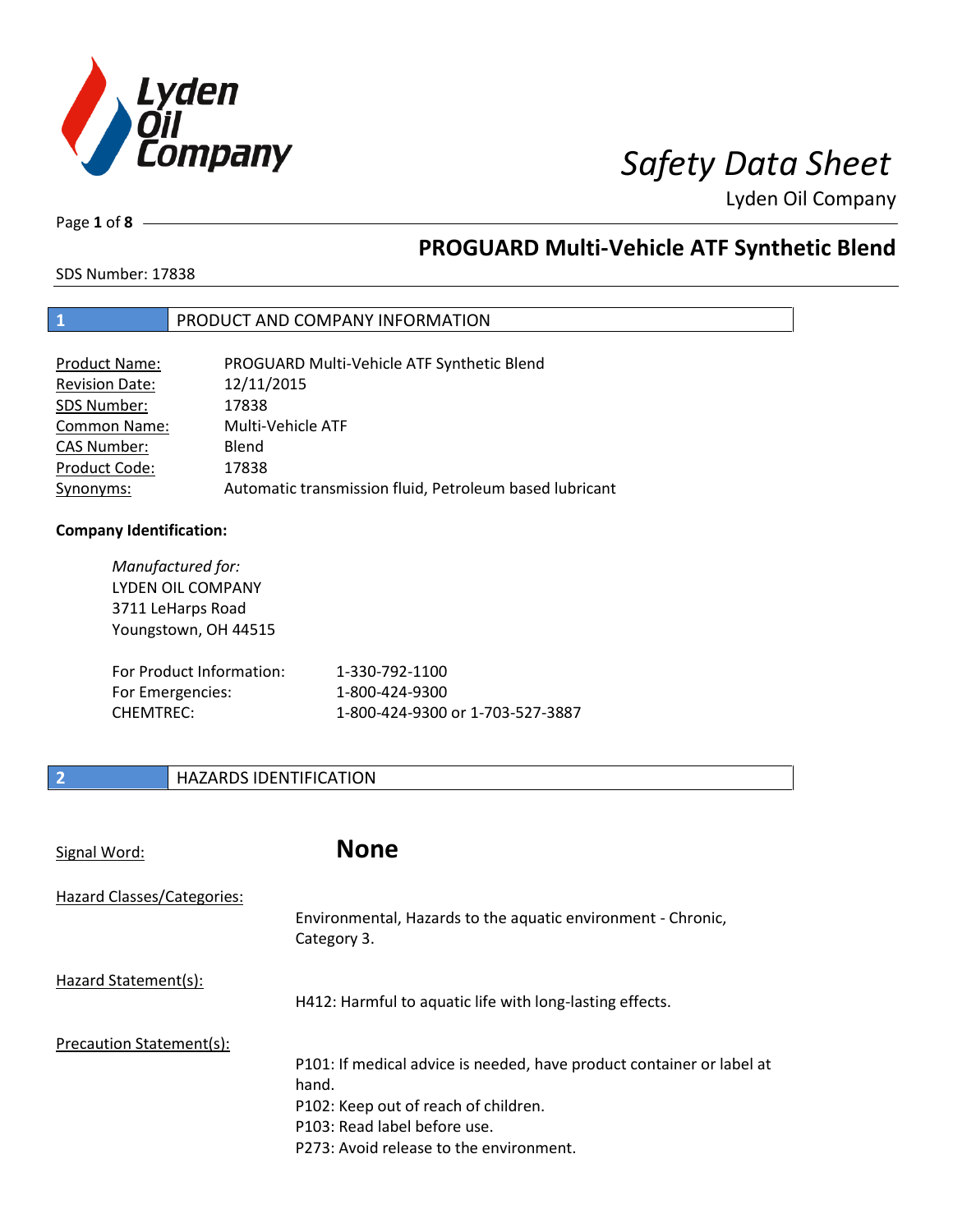

Page **2** of **8**

## **PROGUARD Multi-Vehicle ATF Synthetic Blend**

SDS Number: 17838

Other Hazard Statement(s):

-NFPA Ratings:  $Health = 0$  $Fire = 1$ Reactivity  $= 0$ 

Repeated exposure may cause skin dryness or cracking.

**3** COMPOSITION / INFORMATION ON INGREDIENTS

Ingredients:

*Mixture of the substances listed below with nonhazardous additions.*

| <b>Chemical Name</b>                                      | <b>CAS Number</b> | Percentage |
|-----------------------------------------------------------|-------------------|------------|
| Distillates (petroleum), solvent-dewaxed heavy paraffinic | 64742-65-0        | 75-85      |
| Methacrylate Copolymer                                    | N/A               | $5 - 15$   |
| Polyolefin amide alkeneamine                              | N/A               | $2 - 5$    |
| Additives                                                 | N/A               | $20 - 25$  |

*\*Any concentration shown as a range is to protect confidentiality or is due to batch variation.*

| $\overline{A}$ | <b>CLIDEC</b><br>AID IVIEAJUNEJ<br>,,,,,,, |
|----------------|--------------------------------------------|

Description of First Aid Measures:

| Inhalation:   | If symptoms develop, move victim to fresh air. If symptoms persist,<br>obtain medical attention.                  |
|---------------|-------------------------------------------------------------------------------------------------------------------|
| Skin Contact: | Wash with soap and water. Remove contaminated clothing and wash<br>before reuse. Get medical attention if needed. |
| Eye Contact:  | Rinse opened eye for several minutes under running water. If<br>symptoms persist, consult medical attention.      |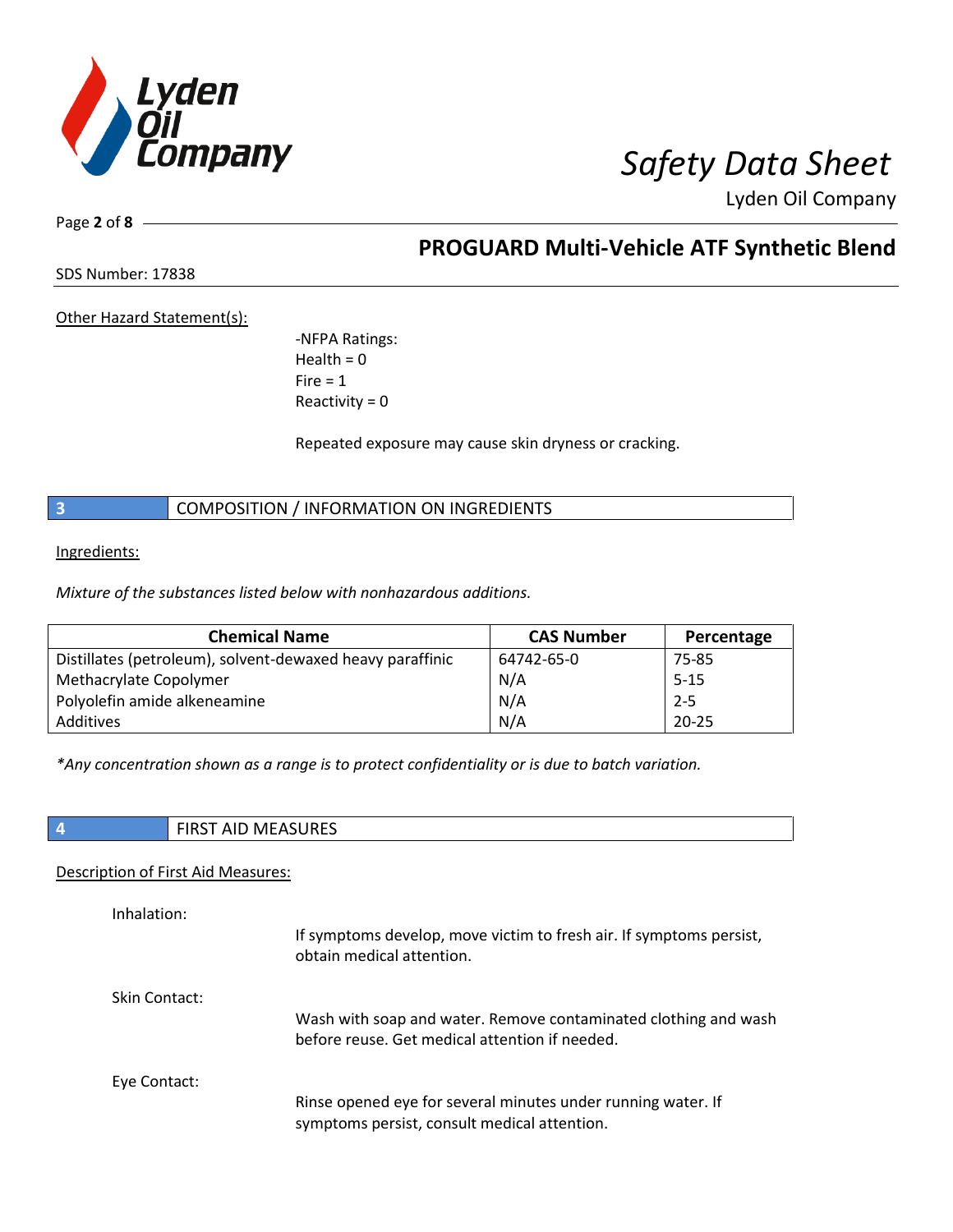

|                                                                                | <b>PROGUARD Multi-Vehicle ATF Synthetic Blend</b>                                                                                                                                                 |
|--------------------------------------------------------------------------------|---------------------------------------------------------------------------------------------------------------------------------------------------------------------------------------------------|
| SDS Number: 17838                                                              |                                                                                                                                                                                                   |
| Ingestion:                                                                     | Rinse mouth with water. Drink one or two glasses of water and DO<br>NOT induce vomiting. Obtain medical attention.                                                                                |
| Symptoms and Effects, both acute and delayed:                                  | No further relevent data available.                                                                                                                                                               |
| <b>Recommended Actions:</b>                                                    | Treat symptomatically. Call a doctor or poison<br>control center for guidance.                                                                                                                    |
| FIRE FIGHTING MEASURES<br>5                                                    |                                                                                                                                                                                                   |
| Recommended Fire-Extinguishing Equipment:                                      | Use dry powder, foam, or carbon dioxide fire<br>extinguishers. Water may be ineffective in fighting<br>an oil fire unless used by experienced fire fighters.                                      |
| Possible Hazards During a Fire:                                                | Hazardous combustion products may include: A<br>complex mixture of airborne solid and liquid<br>particulates and gases (smoke). Carbon monoxide.<br>Unidentified organic and inorganic compounds. |
| Recommendations to Firefighters:                                               | Proper protective equipment including breathing<br>apparatus.                                                                                                                                     |
| ACCIDENTAL RELEASE MEASURES<br>$6\phantom{1}6$<br><b>Personal Precautions:</b> |                                                                                                                                                                                                   |

Avoid contact with skin, eyes, and clothing. Avoid breathing vapors. Keep away from sources of ignition.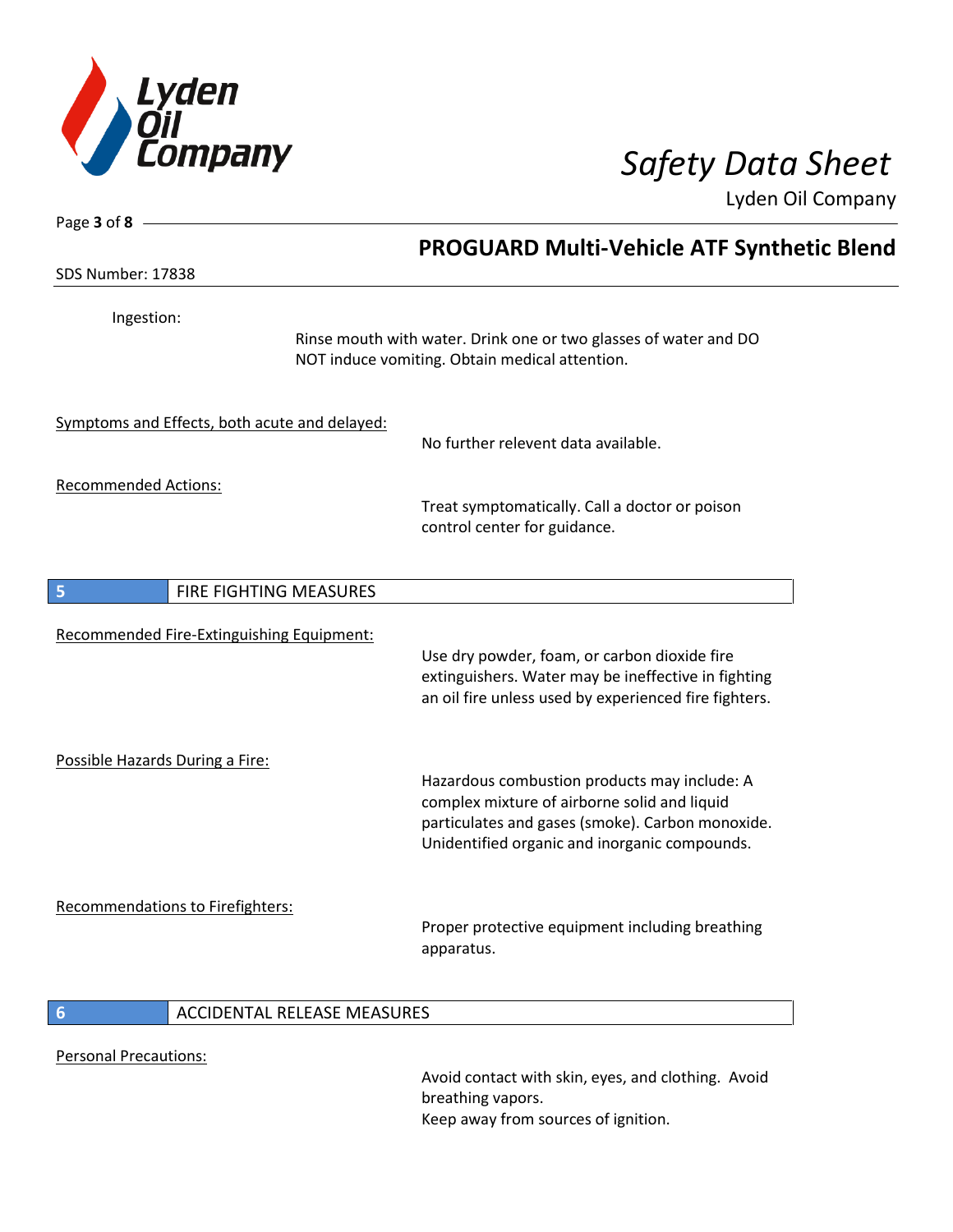

| Page 4 of 8                       |                                         |                                                                                                        |  |
|-----------------------------------|-----------------------------------------|--------------------------------------------------------------------------------------------------------|--|
|                                   |                                         | <b>PROGUARD Multi-Vehicle ATF Synthetic Blend</b>                                                      |  |
| SDS Number: 17838                 |                                         |                                                                                                        |  |
| <b>Emergency Procedures:</b>      |                                         | Contain spilled material, collect in suitable and<br>properly labeled containers.                      |  |
| <b>Environmental Precautions:</b> |                                         |                                                                                                        |  |
|                                   |                                         | Do not allow to reach sewage system or any water<br>course.                                            |  |
|                                   |                                         | Do not allow to enter ground waters.                                                                   |  |
| Cleanup Procedures:               |                                         |                                                                                                        |  |
|                                   |                                         | Pick up excess with inert absorbant material. Treat<br>contaminated absorbent same as spilled product. |  |
| $\overline{\mathbf{z}}$           | <b>HANDLING AND STORAGE</b>             |                                                                                                        |  |
|                                   |                                         |                                                                                                        |  |
| <b>Handling Precautions:</b>      |                                         |                                                                                                        |  |
|                                   |                                         | Handle with care and avoid spillage on the floor.<br>Do not cut, weld, drill, grind, braze, or solder  |  |
|                                   |                                         | container.                                                                                             |  |
|                                   |                                         | Ensure all equipment is electrically grounded before<br>beginning transfer operations.                 |  |
| <b>Storage Requirements:</b>      |                                         |                                                                                                        |  |
|                                   |                                         | Keep container tightly sealed.                                                                         |  |
|                                   |                                         | Keep away from sources of ignition.                                                                    |  |
|                                   |                                         |                                                                                                        |  |
| 8                                 | EXPOSURE CONTROLS / PERSONAL PROTECTION |                                                                                                        |  |
|                                   |                                         |                                                                                                        |  |
| <b>Exposure Limits:</b>           | No data available.                      |                                                                                                        |  |
|                                   |                                         |                                                                                                        |  |
| <b>Engineering Controls:</b>      |                                         | All ventilation should be designed in accordance<br>with OSHA standard (29 CFR 1910.94).               |  |
| Personal Protective Equipment:    |                                         |                                                                                                        |  |
|                                   |                                         | Wash hands before breaks and at the end of work.<br>Use safety glasses and gloves.                     |  |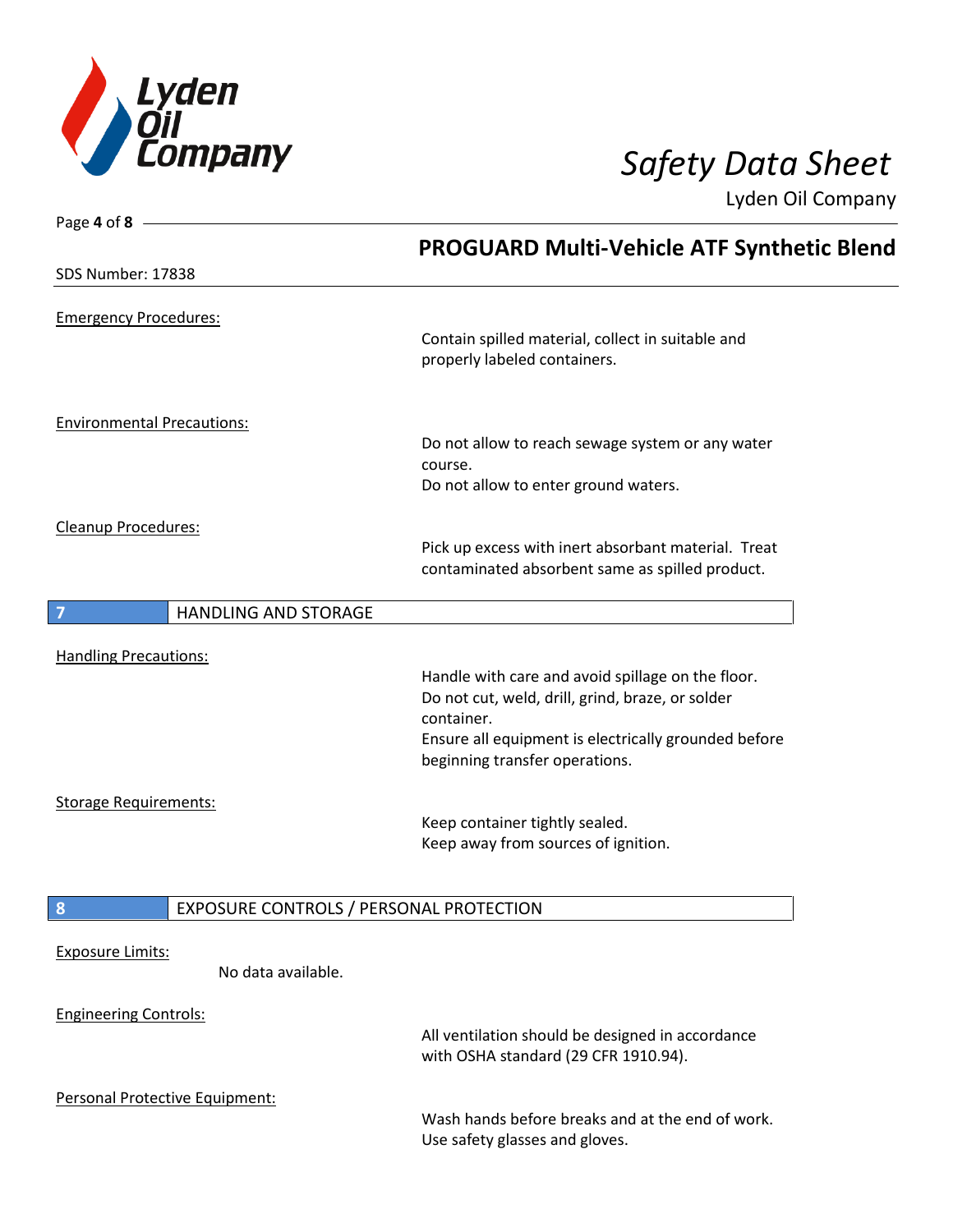

SDS Number: 17838

Page **5** of **8**

# **PROGUARD Multi-Vehicle ATF Synthetic Blend**

## **9** PHYSICAL AND CHEMICAL PROPERTIES

| Color:                        | Red                            |
|-------------------------------|--------------------------------|
| <b>Physical State:</b>        | Liquid                         |
| Odor:                         | Data not available             |
| Odor Threshold:               | Data not available             |
| pH:                           | Data not available             |
| <b>Melting Point:</b>         | -40° F pour point              |
| <b>Boiling Point:</b>         | Data not available             |
| <b>Boiling Range:</b>         | Data not available             |
| Flash Point:                  | 217.8° C / 424° F (COC Method) |
| <b>Evaporation Rate:</b>      | Data not available             |
| Flammability:                 | Data not available             |
| Flammability Limits:          | Data not available             |
| Vapor Pressure:               | Data not available             |
| Vapor Density:                | Data not available             |
| <b>Relative Density:</b>      | 7.21 pounds per gallon at 60°F |
| Solubilities:                 | Insoluble in water             |
| <b>Partition Coefficient:</b> | Data not available             |
| Auto-Ignition Temperature:    | Data not available             |
| Decomposition Temperature:    | Data not available             |
| Viscosity:                    | Data not available             |

| <b>10</b>            | STABILITY AND REACTIVITY |                                                                  |
|----------------------|--------------------------|------------------------------------------------------------------|
| Stability:           |                          | Stable under normal conditions.                                  |
| Reactivity:          |                          | Not reactive under normal conditions.                            |
| Conditions to Avoid: |                          | Extreme temperature, sparks, open flame, and<br>direct sunlight. |

Hazardous Reactions:

No known hazardous reactions.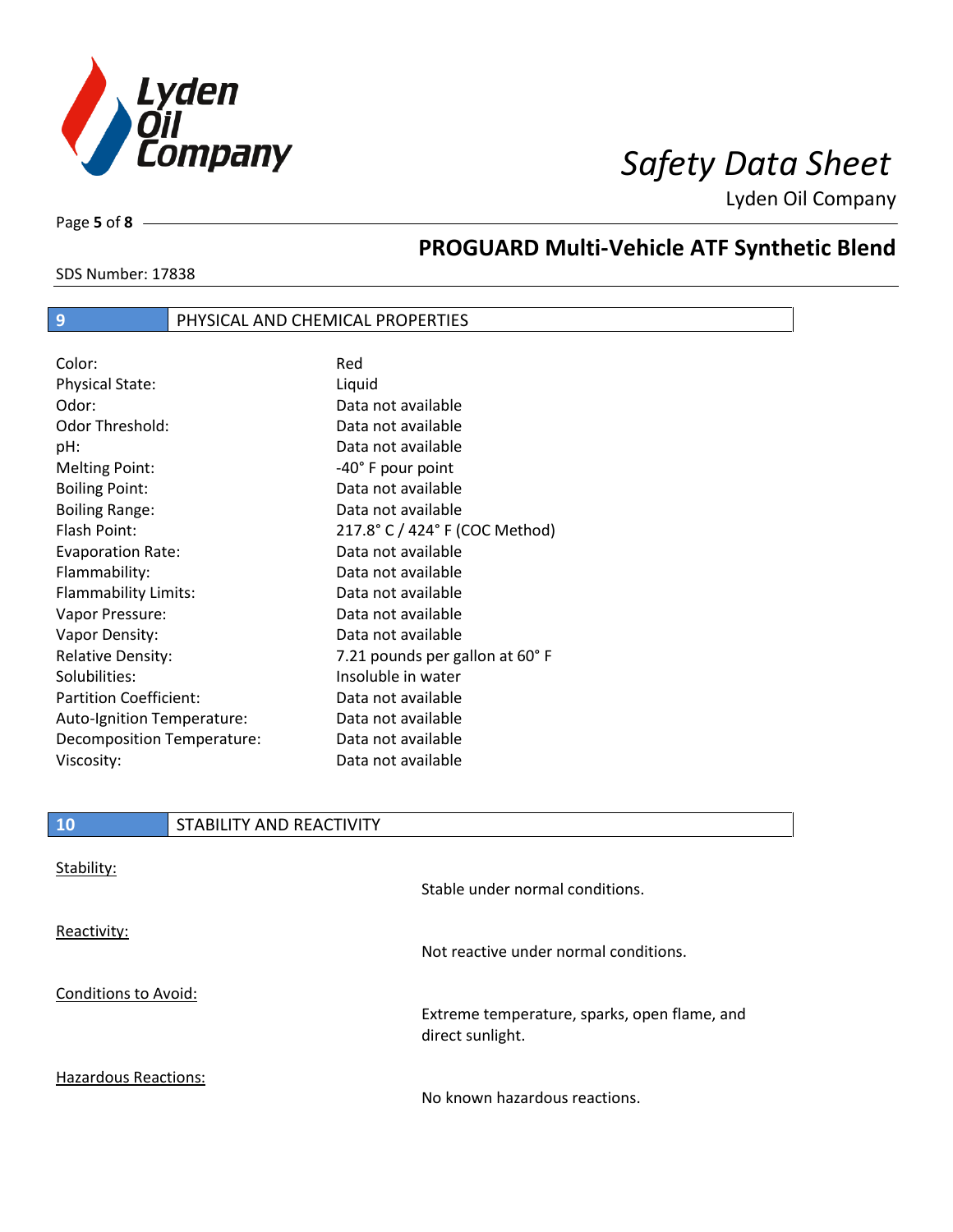

| Page 6 of 8 $-$                               |                                                                                                  |
|-----------------------------------------------|--------------------------------------------------------------------------------------------------|
|                                               | <b>PROGUARD Multi-Vehicle ATF Synthetic Blend</b>                                                |
| SDS Number: 17838                             |                                                                                                  |
| Incompatible Materials:                       |                                                                                                  |
|                                               | No further relevant information available.                                                       |
| Decomposition Products:                       |                                                                                                  |
|                                               | Hazardous decomposition products are not<br>expected to form.                                    |
| <b>11</b><br><b>TOXICOLOGICAL INFORMATION</b> |                                                                                                  |
| Routes of Exposure:                           |                                                                                                  |
|                                               | Skin and eye contact are the primary routes of<br>exposure although exposure may occur following |
|                                               | accidental ingestion.                                                                            |
| <b>Exposure Effects:</b>                      |                                                                                                  |
|                                               | Repeated skin contact may cause dermatitis or an<br>oil acne.                                    |
| <b>Measures of Toxicity:</b>                  |                                                                                                  |
|                                               | No test data available.                                                                          |
| Carcinogenic/Mutagenic Precautions:           | Non-carcinogenic and not expected to be                                                          |
|                                               | mutagentic.                                                                                      |
| $12$<br><b>ECOLOGICAL INFORMATION</b>         |                                                                                                  |
| <b>Ecological Precautions:</b>                |                                                                                                  |
|                                               | Avoid exposing to the environment.                                                               |
| <b>Ecological Effects:</b>                    | No specific environmental or aquatic data available.                                             |
|                                               |                                                                                                  |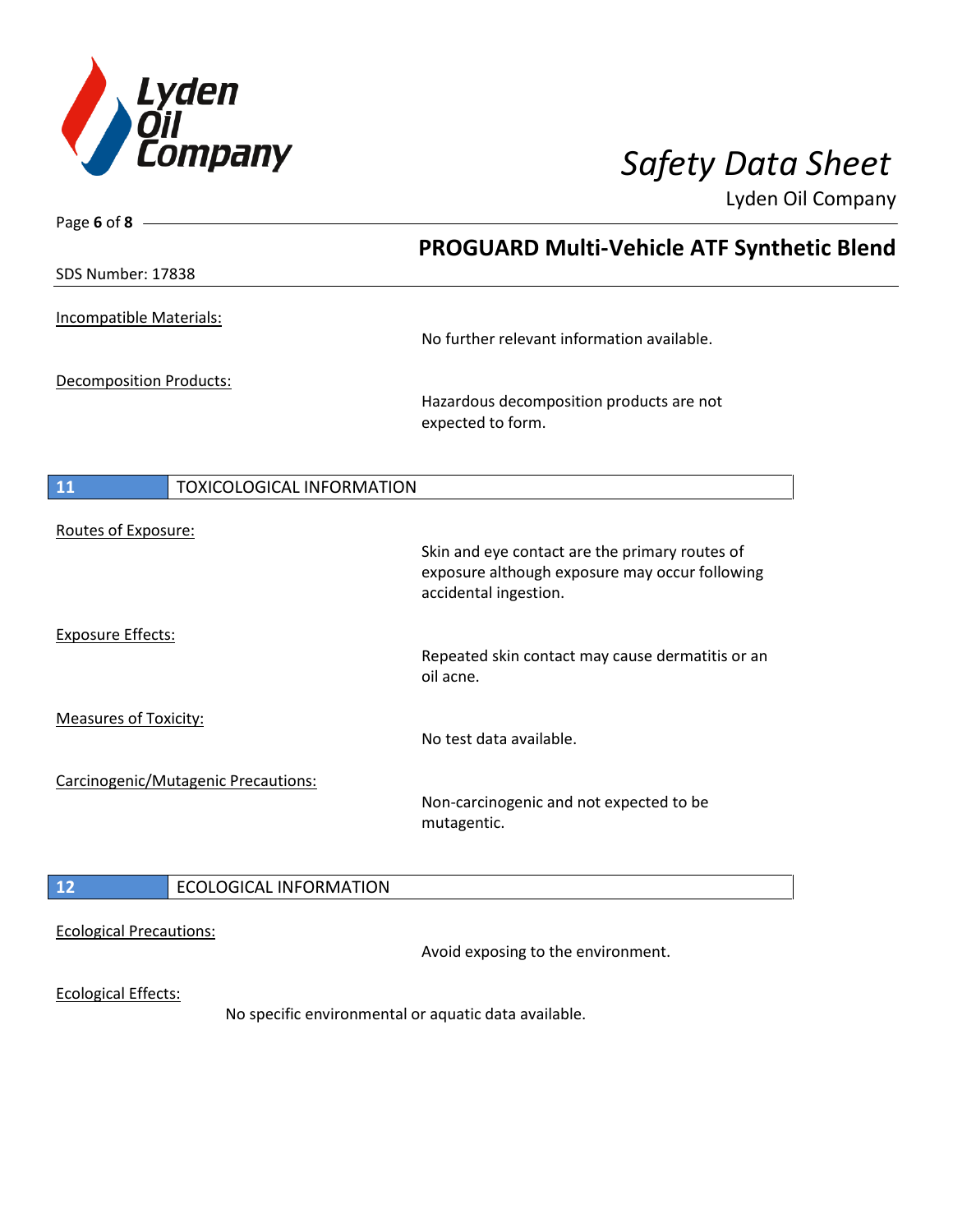

**PROGUARD Multi-Vehicle ATF Synthetic Blend**

Lyden Oil Company

SDS Number: 17838

Page **7** of **8**

 $\overline{\phantom{a}}$ 

| 13                                                                                                |  | DISPOSAL CONSIDERATIONS                                                              |                                                                                             |
|---------------------------------------------------------------------------------------------------|--|--------------------------------------------------------------------------------------|---------------------------------------------------------------------------------------------|
| Disposal Methods:                                                                                 |  |                                                                                      | Dispose of waste material in accordance with all<br>local, state, and federal requirements. |
| <b>Disposal Containers:</b>                                                                       |  |                                                                                      | Use properly approved container for disposal.                                               |
| <b>Special Precautions:</b>                                                                       |  |                                                                                      | Do not flush to surface waters or drains.                                                   |
| 14                                                                                                |  | <b>TRANSPORT INFORMATION</b>                                                         |                                                                                             |
| <b>UN Number:</b><br><b>UN Shipping Name:</b><br><b>Transport Hazard Class:</b><br>Packing Group: |  | Data not available<br>Data not available<br>Data not available<br>Data not available |                                                                                             |
| <b>Environmental Hazards:</b>                                                                     |  |                                                                                      | Data not available                                                                          |
| <b>Bulk Transport Guidance:</b>                                                                   |  |                                                                                      | Data not available                                                                          |
| <b>Special Precautions:</b>                                                                       |  |                                                                                      | Not regulated by DOT.                                                                       |
| 15                                                                                                |  | <b>REGULATORY INFORMATION</b>                                                        |                                                                                             |

This material and all of its components are listed on the Inventory of Existing Chemical Substances under the Toxic Substances Control Act.